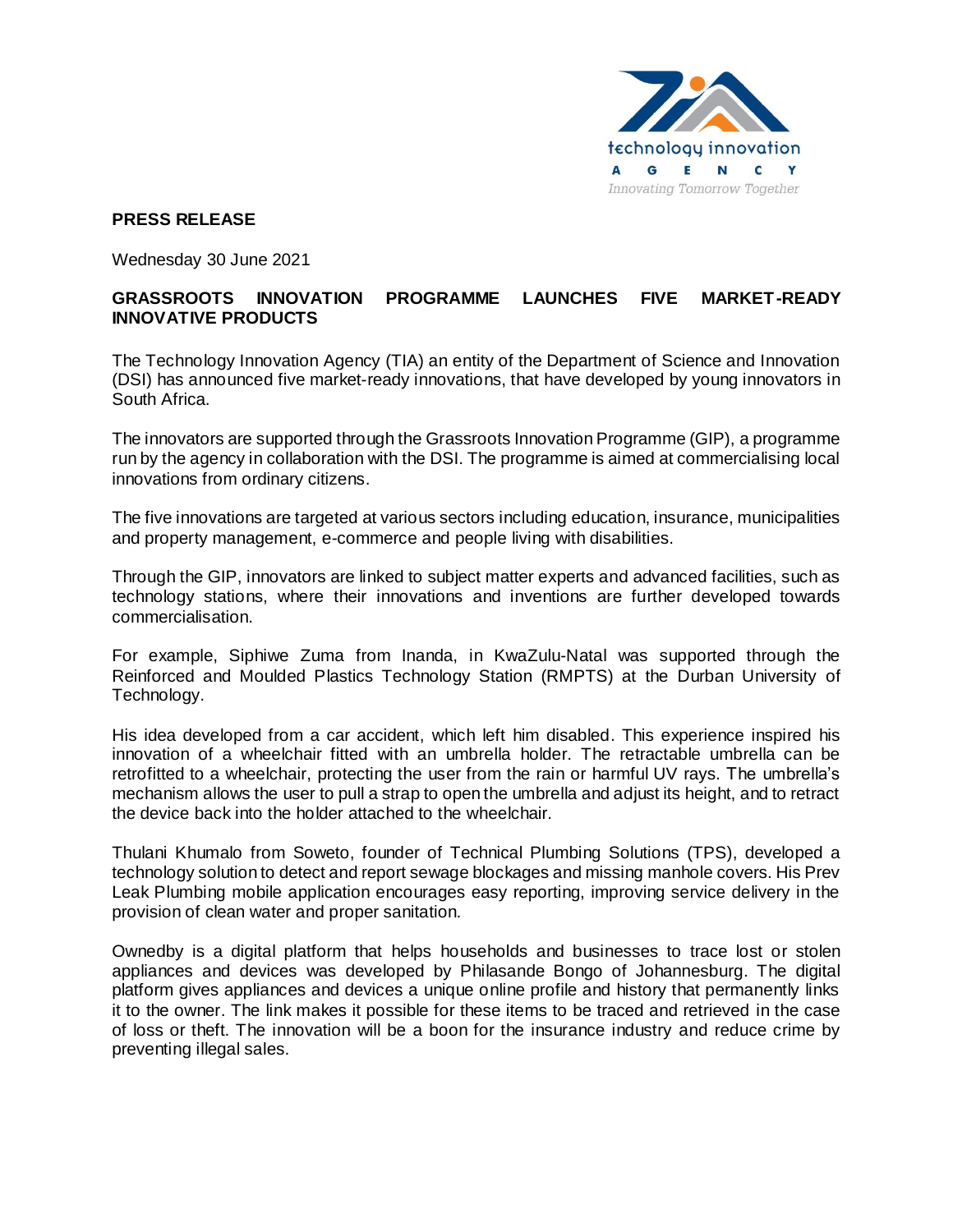

Altonjunior Maropeng also from Johannesburg, developed S-Store, an online grocery shopping platform for students to remotely purchase their groceries and have them delivered directly to their doorstep, giving them enough time to focus on their studies.

Sisanda App Universe allows learners to perform science experiments using the camera of their smartphone or tablet. This was developed by Mbangiso Mabaso, a 30-year-old from Botshabelo in the Free State. This bundle of science applications can be used by grade 4 to 12 learners and makes science engaging, fun and accessible to thousands of learners.

Speaking at the launch of the market-ready innovations, TIA Acting Chief Executive Officer, Mr Patrick Krappie said the agency's primary concern is to make sure that young people, the research community and universities have a supportive environment to conduct their innovation activities and make sure that these get scaled up.

"Here we have young, talented people who have been able to identify societal challenges and responding to those using their creative abilities. These are solutions that have been developed by people who are in touch with the realities and challenges of our country, wanting to bring solutions that respond to practical challenges around crime, education, sanitation and disabilities, said Mr Krappie.

TIA is tasked with scaling up the implementation and growth of the GIP with a dual focus on increasing the participation of innovators and promoting their access to key development, funding and innovation enabling initiatives nationally.

Mr Imraan Patel, Deputy Director General for Socio-economic Innovation Partnerships at the DSI, said the GIP was increasingly attracting more collaborations through various initiatives and interventions within government.

"As we get to the end of Youth Month, we need to look at this programme and the five innovations being launched and ask ourselves how we can upscale these and multiply these five into a thousand and more."

Ends.

Enquiries: Vusi Langa: Head Marketing and Communications Tel: 012 472 2839 Mobile: 073 766 0200 E-mail: vusi.langa@tia.org.za

## **About TIA**

The Technology Innovation Agency (TIA) is a public entity in South Africa that serves as the key institutional intervention to bridge the innovation chasm (gap) between research and development from higher education institutions, science councils, public entities, and private sector, and commercialisation (beneficiation). TIA was established in 2010 and has a national reach with